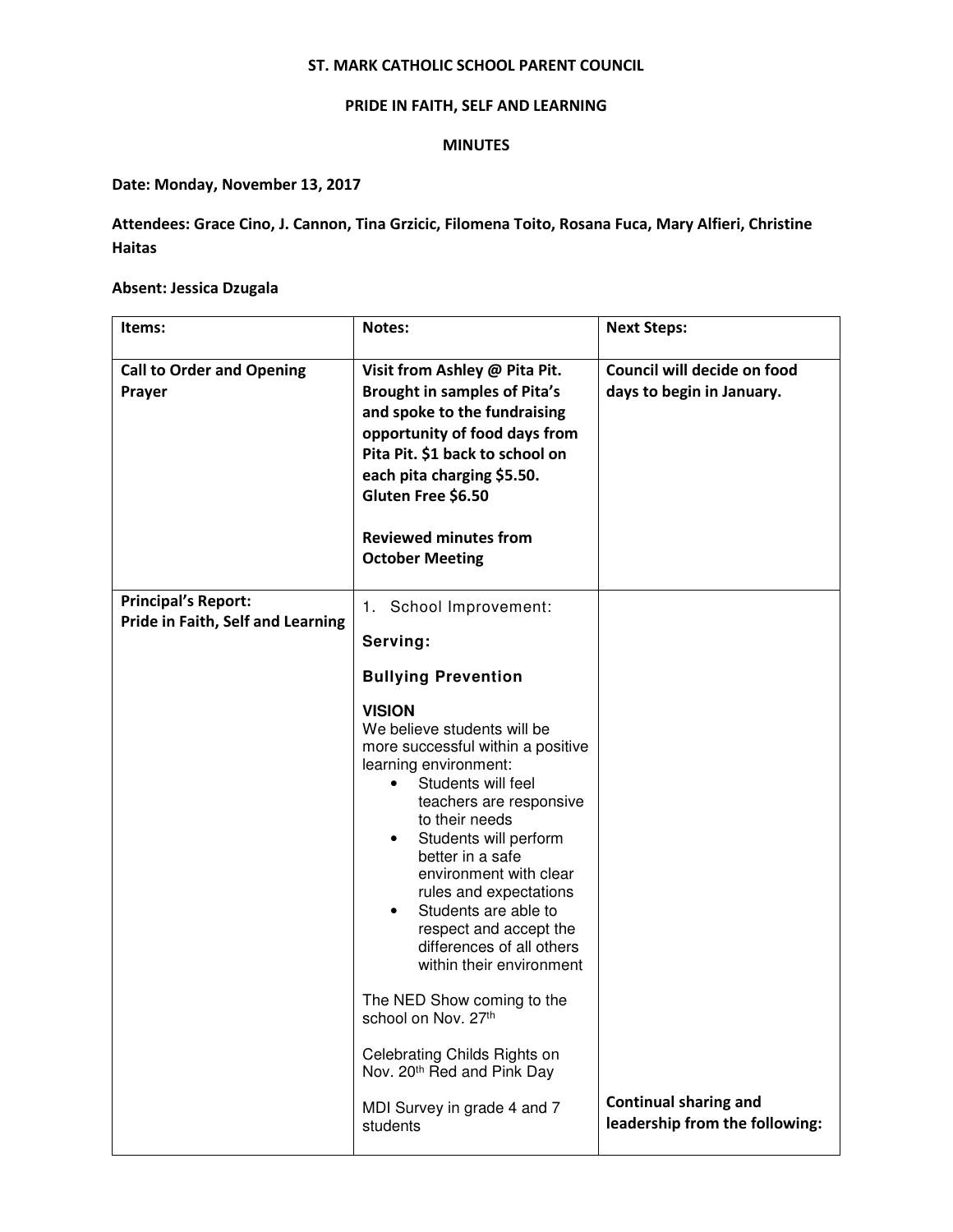|                         | Positive Messages over P.A,<br>system<br>Team building activities for<br>students with reading buddies.<br>Teachers building positive<br>relationships through meet and<br>greets in morning and ongoing<br>throughout the day.<br>Restorative Practices at St. Mark<br>Staffing changes have occurred<br>due to opportunity for permanent<br>positions this year<br>Health & Safety - Completed<br>Lockdown with officer last week<br>and great feedback for school<br>Together in Faith<br>Mrs. Cino showed the council<br>the HWCDSB video promoting<br>students to go online and<br>register.<br>Milk Bag Project<br>Mrs. Grzicic shared the final<br>product of the mats that are<br>made from our milk bag<br>collection | School Mental Health Team at<br>St. Mark which consists of:<br>teachers(Mrs. DiCroce, Mrs.<br>Curcio, Mrs. Grzicic, Mrs.<br>Dignan and Mrs. Cino<br><b>AND</b><br>School PRIDE team made up of<br>Grade 4-8 students.<br><b>Encouraged to spread the word</b><br>and encourage students to<br>register<br><b>Encourage families to continue</b><br>to bring in the milk bags<br>ongoing throughout the year.                                                        |
|-------------------------|--------------------------------------------------------------------------------------------------------------------------------------------------------------------------------------------------------------------------------------------------------------------------------------------------------------------------------------------------------------------------------------------------------------------------------------------------------------------------------------------------------------------------------------------------------------------------------------------------------------------------------------------------------------------------------------------------------------------------------|---------------------------------------------------------------------------------------------------------------------------------------------------------------------------------------------------------------------------------------------------------------------------------------------------------------------------------------------------------------------------------------------------------------------------------------------------------------------|
| <b>Financial Report</b> | Budget just under \$600                                                                                                                                                                                                                                                                                                                                                                                                                                                                                                                                                                                                                                                                                                        |                                                                                                                                                                                                                                                                                                                                                                                                                                                                     |
| <b>Parish Report</b>    |                                                                                                                                                                                                                                                                                                                                                                                                                                                                                                                                                                                                                                                                                                                                |                                                                                                                                                                                                                                                                                                                                                                                                                                                                     |
| <b>Business</b>         | <b>Family Advent Night</b><br>Monday December 11 <sup>th</sup> , @<br>6 p.m.<br>Mrs. Grzicic presented some<br>craft ideas for the night<br>Choice of Advent foam wreath                                                                                                                                                                                                                                                                                                                                                                                                                                                                                                                                                       | Rosana will create an example<br>wreath and Mrs. Grzicic will<br>look for supplies.<br>Parents requested to come in<br>to help cut strips, squares and<br>separate stickers, green Bristol<br>board, staplers, glue, sparkle<br>glue.<br>Mary will look at Dollar Store<br><b>Purchases</b><br>Juice Boxes, nut free granola<br>bars, cookies, starbucks coffee<br><b>Parents will meet for Monday</b><br>December 4 <sup>th</sup> at night to<br>prepare 6:00 p.m. |